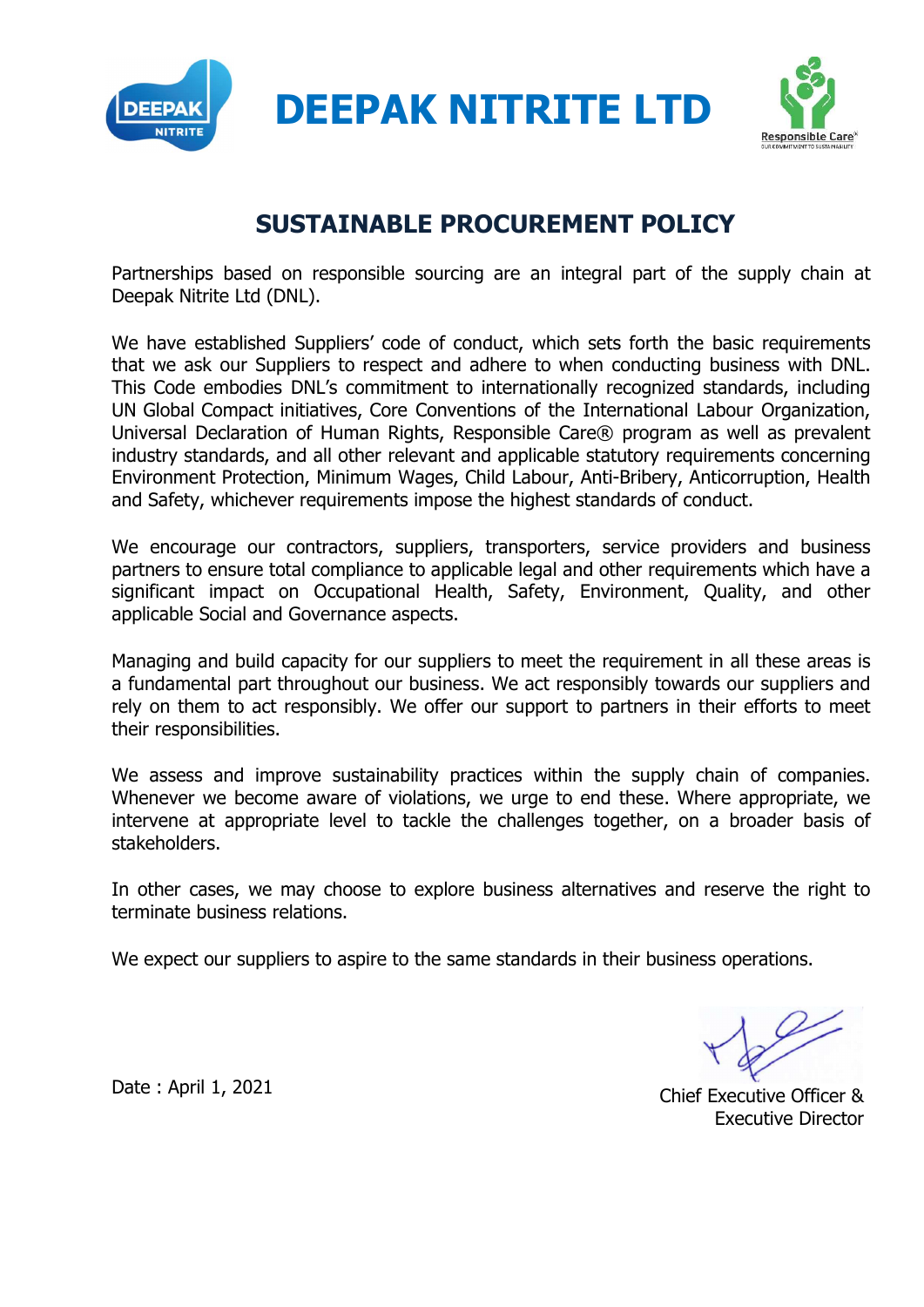

## CODE OF CONDUCT FOR SUPPLIERS

## INTRODUCTION

We have established Suppliers' code of conduct, which sets forth the basic requirements that adhere to while conducting business with DNL. We expect, all our suppliers, contractors, transporters, service providers and business partners to comply with this Supplier Code of Conduct.

We also expect our suppliers to use their best efforts to implement these standards with their suppliers and subcontractors.

| 1.0 | <b>LABOUR AND HUMAN RIGHTS</b>                                                                                                                                                                                                                                                                                                                                                                                                                                                                    |
|-----|---------------------------------------------------------------------------------------------------------------------------------------------------------------------------------------------------------------------------------------------------------------------------------------------------------------------------------------------------------------------------------------------------------------------------------------------------------------------------------------------------|
| 1.1 | <b>Fair Treatment</b>                                                                                                                                                                                                                                                                                                                                                                                                                                                                             |
|     | Suppliers shall commit to a workplace free of harassment and unlawful discrimination.<br>Examples of conduct that could be characterized as "harassment" include, without limitation,<br>threatening or subjecting workers with harsh or inhumane treatment, sexual harassment,<br>sexual abuse, corporal punishment, mental coercion, physical coercion, verbal abuse, and<br>unreasonable restrictions on entering or exiting company-provided facilities.                                      |
| 1.2 | No Involuntary Labour or Human Trafficking                                                                                                                                                                                                                                                                                                                                                                                                                                                        |
|     | Suppliers shall not traffic in persons or use any form of slave, forced, bonded, indentured, or<br>involuntary prison labour. This includes the transportation, harbouring, recruitment, transfer,<br>or receipt of persons by means of threat, force, coercion, abduction, fraud, or payments to any<br>person having control over another person for the purpose of exploitation.                                                                                                               |
|     | As part of this commitment to prohibiting human trafficking, suppliers may not engage in either<br>(i) destroying, concealing, or confiscating identity or immigration documents;<br>(ii) using fraudulent recruiting tactics; or                                                                                                                                                                                                                                                                 |
|     | (iii) charging employees unreasonable recruitment fees or providing inadequate housing based<br>on local standards, laws and directives.                                                                                                                                                                                                                                                                                                                                                          |
| 1.3 | No Child Labour                                                                                                                                                                                                                                                                                                                                                                                                                                                                                   |
|     | Child labour is strictly prohibited. Suppliers shall not employ children. The minimum age for<br>employment or work shall be either 18 years of age (except the provision stated in section<br>10(4a), 68 and 69 of the Factories Act 1948), or the minimum age for employment in that<br>country, or the age for completing compulsory education in that country, whichever is higher.<br>This Supplier Code does not prohibit participation in legitimate workplace apprenticeship<br>programs. |
| 1.4 | <b>Wages and Benefits</b>                                                                                                                                                                                                                                                                                                                                                                                                                                                                         |
|     | Suppliers shall pay all workers at least the minimum wage required by applicable laws and<br>regulations and provide all legally mandated benefits. In addition, workers shall be<br>compensated for overtime hours at the rate required by applicable laws and regulations.                                                                                                                                                                                                                      |
| 1.5 | <b>Subcontractor Compliance</b>                                                                                                                                                                                                                                                                                                                                                                                                                                                                   |
|     | Suppliers agree that any workers supplied by subcontractors to work at the Supplier's facilities<br>will be treated in a manner consistent with the principles set forth in this Supplier Code. Our<br>Suppliers also commit that they will not engage in business with any person or entity, which<br>they have reason to believe has not complied with the above principles.                                                                                                                    |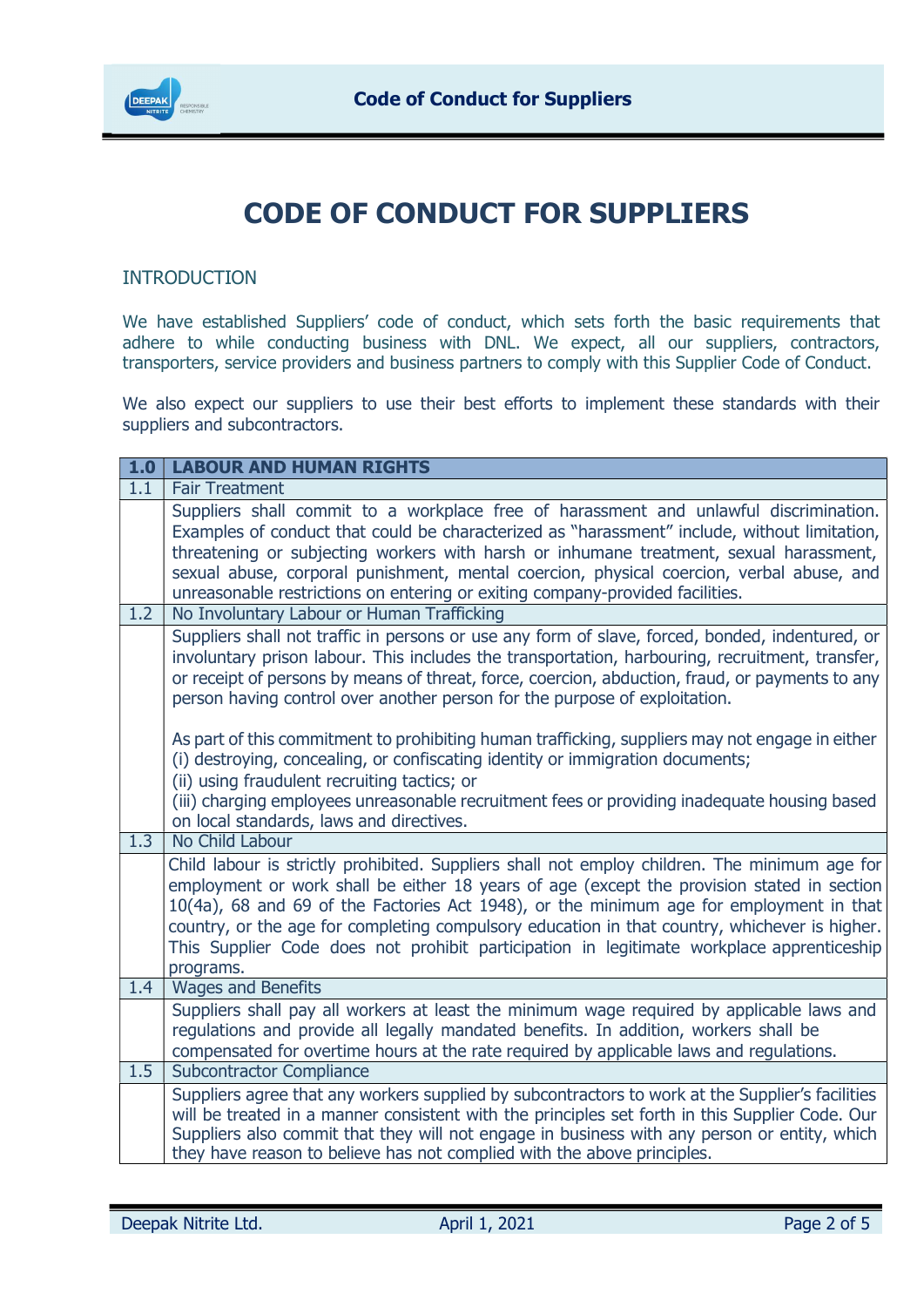

| 2.0 | <b>HEALTH AND SAFETY</b>                                                                                                                                                                                                                                                                                                                                                                                                                                                                                                                                                                                                                                                 |
|-----|--------------------------------------------------------------------------------------------------------------------------------------------------------------------------------------------------------------------------------------------------------------------------------------------------------------------------------------------------------------------------------------------------------------------------------------------------------------------------------------------------------------------------------------------------------------------------------------------------------------------------------------------------------------------------|
|     | Suppliers shall comply will all applicable health, safety and environmental laws and regulations.<br>Suppliers should address the following in their health and safety programs:                                                                                                                                                                                                                                                                                                                                                                                                                                                                                         |
| 2.1 | <b>Occupational Safety</b>                                                                                                                                                                                                                                                                                                                                                                                                                                                                                                                                                                                                                                               |
|     | Suppliers shall commit to the safety and health of their employees and shall ensure that<br>required training of personnel has been completed prior to initiating any work activity. Suppliers<br>should have or subscribe to a written safety and health program. Suppliers are responsible for<br>addressing and controlling worker exposure to potential safety hazards in conformance with all<br>applicable standards and/or regulations and by utilizing suitable means, e.g., design,<br>engineering and administrative controls, preventative maintenance, training, work procedures,<br>and appropriate personal protective equipment.                          |
| 2.2 | <b>Emergency Preparedness</b>                                                                                                                                                                                                                                                                                                                                                                                                                                                                                                                                                                                                                                            |
|     | Suppliers shall have emergency plans and response procedures that implement all applicable<br>laws and regulations regarding (i) emergency preparedness, reporting and notification; (ii)<br>evacuation procedures, training and drills; (iii) appropriate hazard detection and suppression<br>equipment; and (iv) adequate exit facilities from suppliers' sites.                                                                                                                                                                                                                                                                                                       |
| 2.3 | Occupational Injury and Illness                                                                                                                                                                                                                                                                                                                                                                                                                                                                                                                                                                                                                                          |
|     | Suppliers shall have procedures and systems to manage, track and report occupational injuries<br>and illnesses, and exposure of workers to chemical, biological and physical agents. These<br>procedures and systems shall implement all applicable laws and regulations, including, as<br>applicable, provisions to (i) encourage worker reporting, (ii) classify and record injury and<br>illness cases, (iii) investigate cases, and (iv) implement corrective actions.                                                                                                                                                                                               |
| 2.4 | Sanitation, Food and Housing                                                                                                                                                                                                                                                                                                                                                                                                                                                                                                                                                                                                                                             |
|     | Suppliers shall provide workers with clean toilet facilities and access to potable water. If food<br>preparation and storage facilities are provided, the same shall be sanitary. Worker dormitories<br>provided by the Supplier or a third-party agency shall be clean and safe and shall provide<br>adequate emergency egress, adequate heat and ventilation, reasonable personal space, and<br>reasonable entry and exit privileges.                                                                                                                                                                                                                                  |
| 3.0 | <b>ENVIRONMENTAL</b>                                                                                                                                                                                                                                                                                                                                                                                                                                                                                                                                                                                                                                                     |
|     | Suppliers shall comply with all applicable health, safety and environmental laws and regulations<br>when conducting business. By way of example, suppliers shall:<br>Obtain and keep current all required environmental permits and registrations,<br>(i)<br>(ii) Reduce, control and/or eliminate wastewater, waste and pollution at the source,<br>Reduce, control and/or eliminate air emissions of volatile chemicals, corrosives,<br>(iii)<br>particulates, aerosols and combustion products,<br>(iv) Conform to applicable labelling and warning requirements; and<br>Identify, manage, store, move and handle hazardous substances in accordance with law.<br>(V) |
| 4.0 | <b>INTEGRITY AND ANTI-CORRUPTION</b>                                                                                                                                                                                                                                                                                                                                                                                                                                                                                                                                                                                                                                     |
| 4.1 | <b>Books and Records</b>                                                                                                                                                                                                                                                                                                                                                                                                                                                                                                                                                                                                                                                 |
|     | Suppliers are expected to create and maintain accurate books and records, and not alter any<br>record entry to conceal or misrepresent the underlying transaction represented by it. All<br>records, regardless of format, made or received as evidence of a business transaction must<br>fully and accurately represent the transaction or event being documented. When a record is<br>no longer needed to conduct current business, records should still be retained based on<br>applicable retention requirements.                                                                                                                                                    |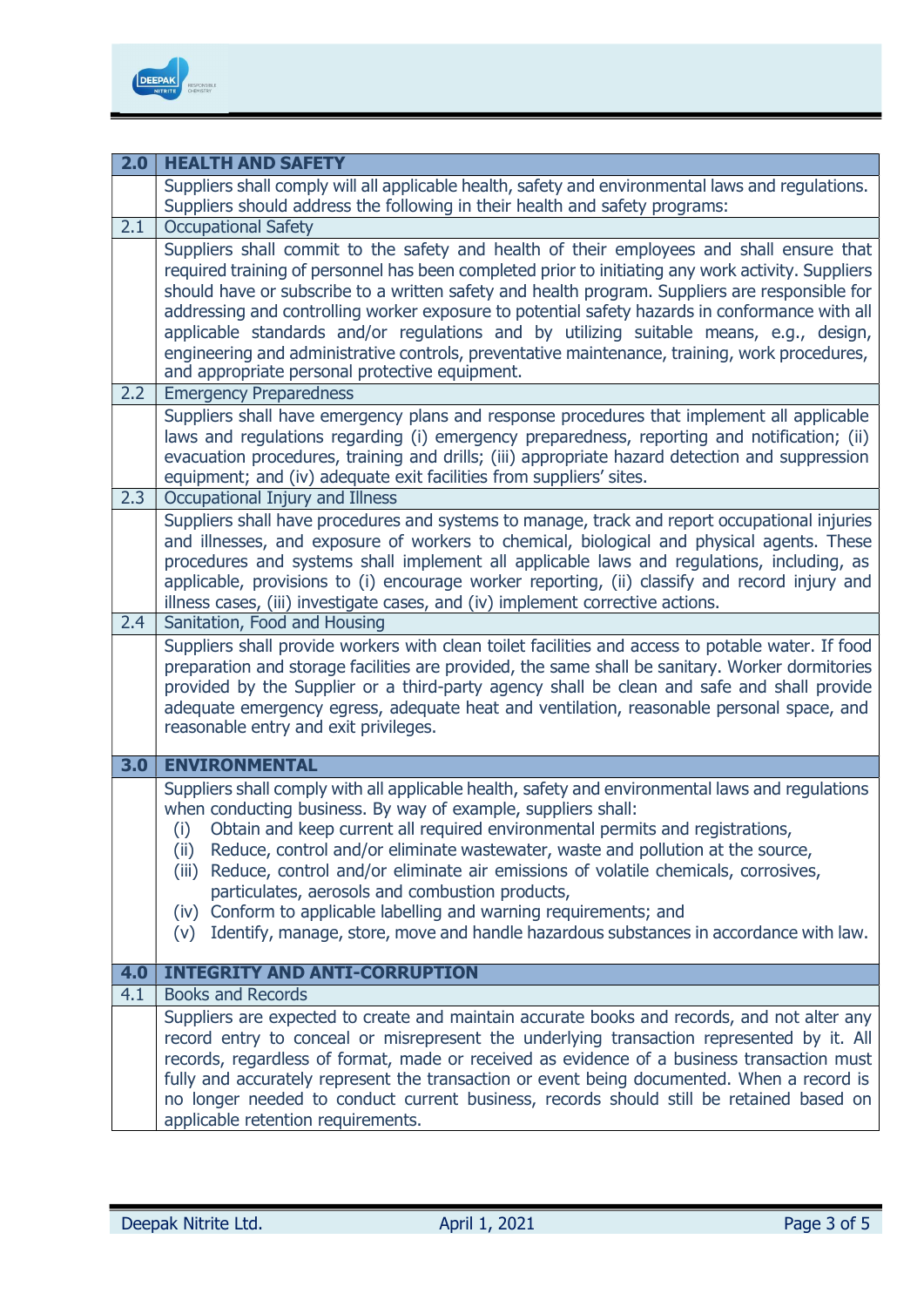

| 4.2 | Anti-corruption                                                                                                                                                                                                                                                                                                                                                                                                                                                                                                                                                                                                                                                                                                                                          |
|-----|----------------------------------------------------------------------------------------------------------------------------------------------------------------------------------------------------------------------------------------------------------------------------------------------------------------------------------------------------------------------------------------------------------------------------------------------------------------------------------------------------------------------------------------------------------------------------------------------------------------------------------------------------------------------------------------------------------------------------------------------------------|
|     | Suppliers shall comply with the laws and regulations of all applicable jurisdictions, including all<br>applicable anticorruption laws. Suppliers may not solicit, give or receive commercial bribes or<br>unlawful kickbacks and must also be careful to avoid even the appearance of such improper<br>conduct. Suppliers will conduct their businesses without engaging in corrupt practices and will<br>not take advantage of anyone through unfair dealing practices. This means that suppliers<br>should not misrepresent the quality, features or availability of their products or service.<br>Suppliers also agree to maintain integrity, transparency and accuracy in corporate record<br>keeping.                                               |
|     | Suppliers commit that they will not engage in business with any person or entity, which they<br>have reason to believe has not complied with the above principles.                                                                                                                                                                                                                                                                                                                                                                                                                                                                                                                                                                                       |
| 4.3 | Protection of Intellectual Property                                                                                                                                                                                                                                                                                                                                                                                                                                                                                                                                                                                                                                                                                                                      |
|     | Suppliers shall respect intellectual property rights and safeguard proprietary information.<br>Transfer of technology and know-how shall be done in a manner that protects intellectual<br>property rights.                                                                                                                                                                                                                                                                                                                                                                                                                                                                                                                                              |
| 4.4 | <b>Substance Abuse</b>                                                                                                                                                                                                                                                                                                                                                                                                                                                                                                                                                                                                                                                                                                                                   |
|     | Suppliers shall have policies and procedures in place to ensure that employees do not conduct<br>work while under the influence of alcohol, illegal drugs, or misused medications, whether<br>prescribed or non-prescribed. In addition, suppliers will put in place policies and procedures<br>that prohibit employees from using, possessing, transferring or selling illegal drugs or alcohol<br>or misused medication (whether prescription or non-prescription) while at work or while on the<br>job.                                                                                                                                                                                                                                               |
| 4.5 | Quality                                                                                                                                                                                                                                                                                                                                                                                                                                                                                                                                                                                                                                                                                                                                                  |
|     | Suppliers shall take due care to ensure their work product meets applicable quality standards.<br>Suppliers shall put in place quality assurance processes to identify defects and implement<br>corrective actions, and to facilitate the delivery of a product whose quality meets or exceeds<br>the contract requirements. Suppliers shall develop, implement, and maintain methods and<br>processes appropriate to their products to minimize the risk of introducing counterfeit parts<br>and materials into deliverable products. Effective processes should be in place to detect<br>counterfeit parts and materials, provide notification to recipients of counterfeit product(s) when<br>warranted, and exclude them from the delivered product. |
| 5.0 | <b>TRADE COMPLIANCE</b>                                                                                                                                                                                                                                                                                                                                                                                                                                                                                                                                                                                                                                                                                                                                  |
|     | For the purposes of this section, the following meanings are attributed to the below:                                                                                                                                                                                                                                                                                                                                                                                                                                                                                                                                                                                                                                                                    |
|     | "Sanctions" means the economic sanctions laws, embargoes, ordinance, executive orders,<br>regulations, or restrictive measures administered, enacted or enforced from time to time by an<br>intergovernmental organization, or any governmental or regulatory authority of any country.                                                                                                                                                                                                                                                                                                                                                                                                                                                                  |
|     | "Restricted Person" means a person that is (i) located in, incorporated under the laws of, or<br>owned or controlled (directly or indirectly) by, or acting on behalf of, a person located in or<br>organised under the laws of a country or territory that is the target of country-wide or territory-<br>wide Sanctions; or (ii) otherwise a target of Sanctions, that is, a person who would be<br>prohibited or restricted by law or otherwise from engaging in trade, business or other activities.                                                                                                                                                                                                                                                 |
|     | Our Suppliers acknowledge that any breach of export control laws can have severe impact on<br>DNL's reputation and the reputation of its suppliers and customers. Our suppliers are,<br>therefore, expected to observe the highest standard of conduct to ensure that they and their<br>business partners in their supply chain are complying with all laws and regulations imposing<br>Sanctions on any person and that they are not engaged in business with any Restricted Person.                                                                                                                                                                                                                                                                    |
|     | Deepak Nitrite Ltd.<br>April 1, 2021<br>Page 4 of 5                                                                                                                                                                                                                                                                                                                                                                                                                                                                                                                                                                                                                                                                                                      |